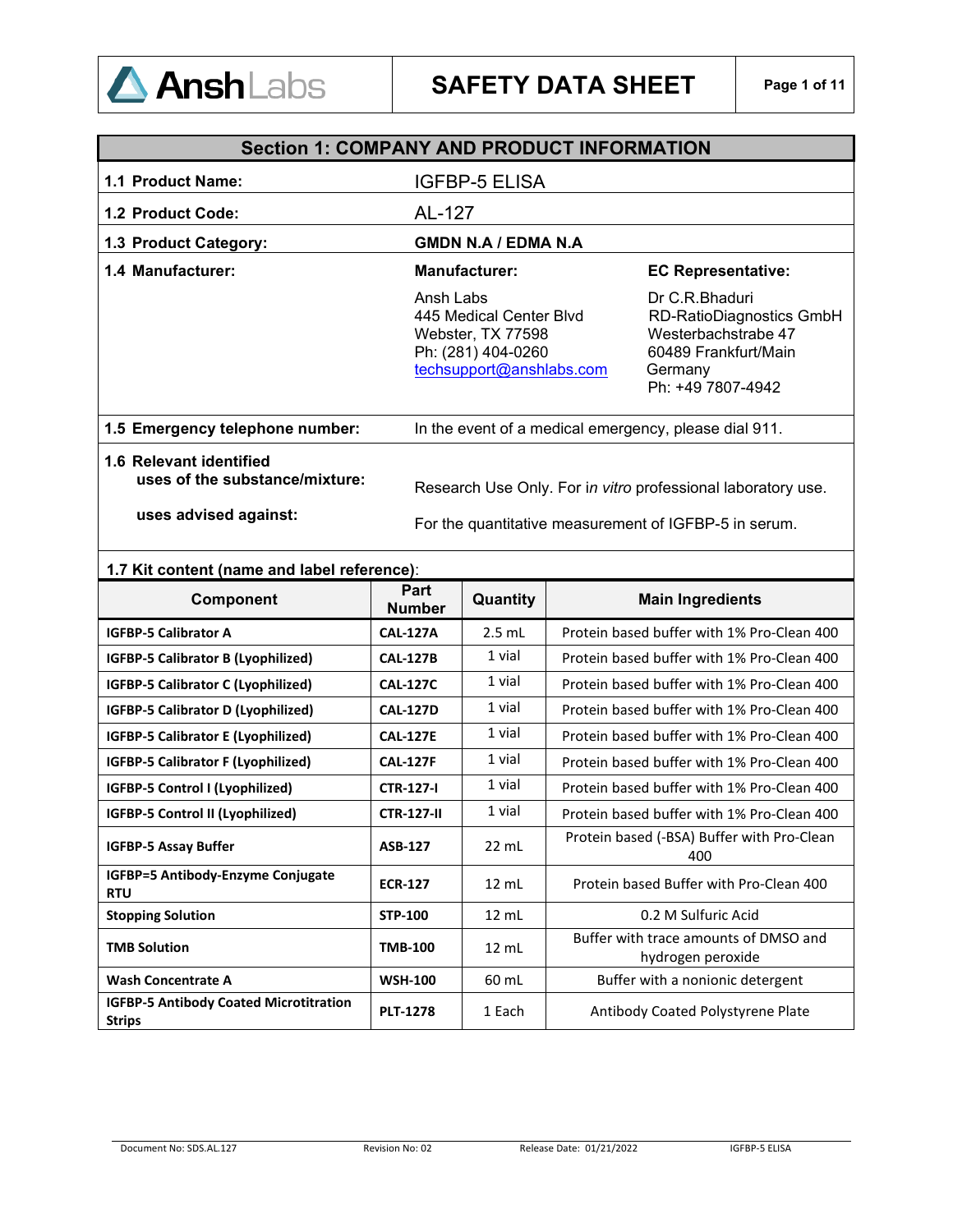

| <b>Section 2: HAZARDS IDENTIFICATION</b>                                 |                                                                                                                                                                                                                                                                                                                                                                                                                                                                                                                                                                                                                                                                                                                                                                                                                  |  |  |
|--------------------------------------------------------------------------|------------------------------------------------------------------------------------------------------------------------------------------------------------------------------------------------------------------------------------------------------------------------------------------------------------------------------------------------------------------------------------------------------------------------------------------------------------------------------------------------------------------------------------------------------------------------------------------------------------------------------------------------------------------------------------------------------------------------------------------------------------------------------------------------------------------|--|--|
| 2.1 Classification of the substance<br>or mixture:                       | None of the material of this product may be classified as<br>dangerous<br>according<br>to<br>REACH<br>regulations<br>EC.<br>and<br>Directives1272/2008/EC due to the low concentration<br>of<br>hazardous ingredients.                                                                                                                                                                                                                                                                                                                                                                                                                                                                                                                                                                                           |  |  |
| 2.2 Label elements                                                       | Pro-clean 400:<br>H317 May cause an allergic skin reaction<br>P261 Avoid breathing vapors<br>P272 Contaminated work clothing should not be allowed out of<br>the workplace<br>P280 Wear protective gloves, protective clothing and eye/face<br>protection<br>P302+P352 If on skin: Wash with plenty of soap and water<br>P333+P313 If skin irritation or rash occurs, seek medical<br>assistance<br>Sulfuric acid:<br>H314 Causes severe skin burns and eye damage. P280 Wear<br>protective gloves, protective clothing and eye/ face protection.<br>P301+P330+P331 If swallowed: rinse mouth.<br>P303+P361+P353 If on skin (or hair): Rinse skin with water.<br>P305+P351+P338 If in eyes: Rinse cautiously with water for<br>several minutes. Continue rinsing.<br>P310 Immediately seek physician assistance. |  |  |
| 2.3 Hazards not otherwise<br>classified (HNOC) or not<br>covered by GHS: | Not applicable.<br>Note: this product is intended for laboratory use by professional<br>uses only. Use appropriate personal protective equipment while<br>working with the reagents provided.                                                                                                                                                                                                                                                                                                                                                                                                                                                                                                                                                                                                                    |  |  |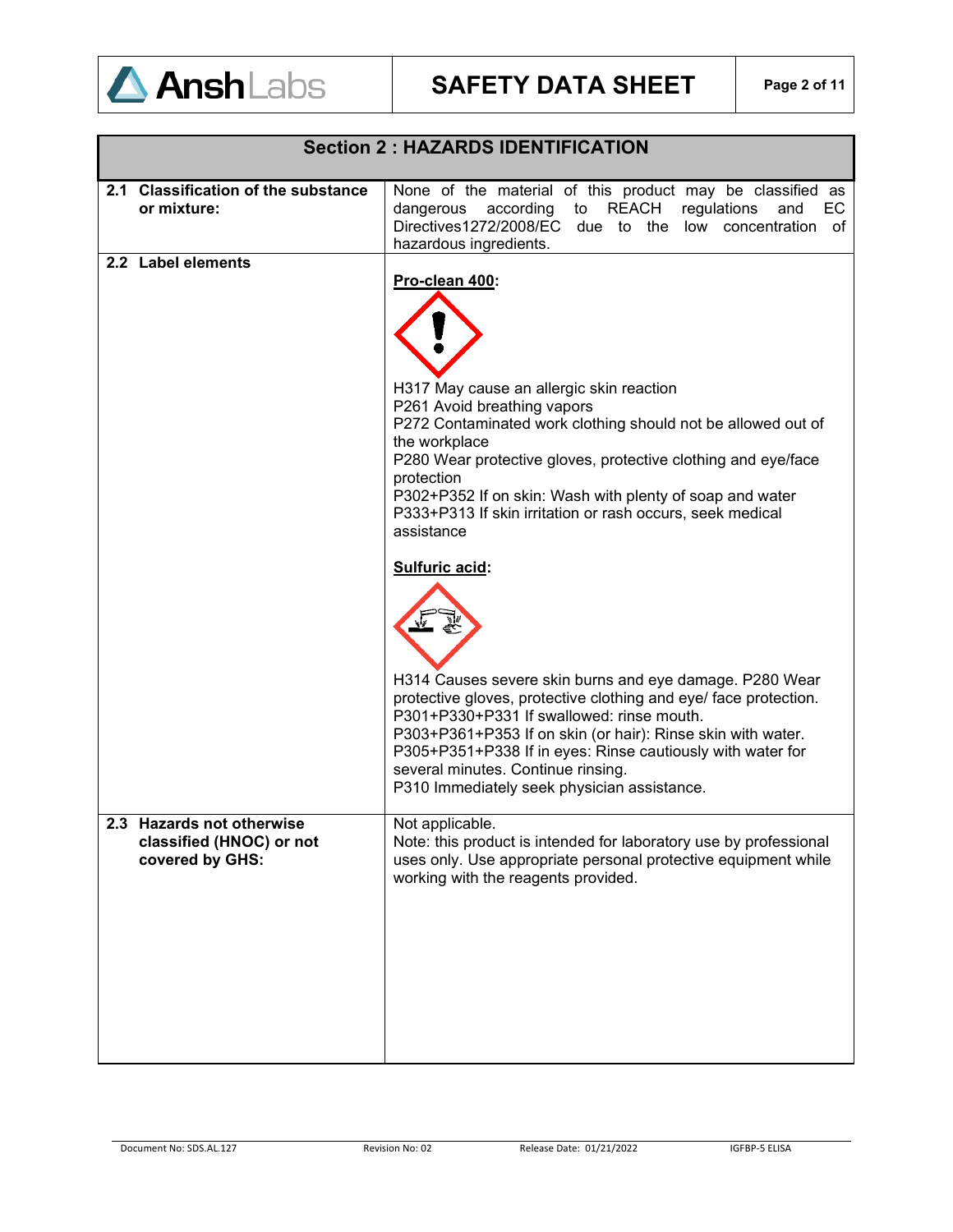

Bovine products ( BSA ) have been derived from US origin and processed in USDA licensed facilities, and are free from known infections, however, it should be considered that no available test method can offer complete assurance of eliminating potential biohazardous risk. The antibodies are from monoclonal origin and are free from human or animal source.

## **Section 3 : COMPOSITION/INFORMATION ON INGREDIENTS**

#### **3.1 Substances**

| <b>Stopping Solution</b>                                                      |            | <b>Hazard Classification of Pure Ingredients</b> |                                |                                                |              |
|-------------------------------------------------------------------------------|------------|--------------------------------------------------|--------------------------------|------------------------------------------------|--------------|
| <b>Chemical Name</b>                                                          | $%$ by wt. | <b>EU-67/548/EEC</b>                             | EU 1272/2008<br><b>CLP/GHS</b> | <b>US OSHA</b>                                 | <b>WHMIS</b> |
| <b>Sulfuric Acid</b>                                                          | <2         | C:R35                                            | Eye Dam. 1<br>Skin Corr. 1A    | Water-<br>Reactive                             | D1A: E       |
| <b>CAS # 7664-93-9</b><br><b>EINECS # 231-639-5</b><br>$Index # 016-020-00-8$ |            |                                                  | H314: H318                     | Carcinogen<br>Corrosive<br><b>Highly Toxic</b> |              |

#### **3.2 Mixtures**

2 - Substance with Community workplace exposure limits

8 - Present at concentration below the cut-off limits.

| <b>IGFBP-5 Assay Buffer, IGFBP-5</b><br><b>Calibrators and Controls, IGFBP-5 Enzyme</b><br>Conjugate Ready-to-Use (RTU)                                                                                                                                     |            | <b>Hazard Classification of Pure Ingredients</b> |                                                                                                                                                                                             |                                  |              |
|-------------------------------------------------------------------------------------------------------------------------------------------------------------------------------------------------------------------------------------------------------------|------------|--------------------------------------------------|---------------------------------------------------------------------------------------------------------------------------------------------------------------------------------------------|----------------------------------|--------------|
| <b>Chemical Name</b>                                                                                                                                                                                                                                        | $%$ by wt. | EU-<br>67/548/EEC                                | EU 1272/2008<br><b>CLP/GHS</b>                                                                                                                                                              | <b>US OSHA</b>                   | <b>WHMIS</b> |
| Pro-Clean $400^{2,8}$<br>reaction mass of: 5-chloro-2-<br>methyl-4-isothiazolin-3-one<br>[EC# 247-500-7] and<br>2-methyl-4-isothiazolin-3-one<br>[EC# 220-239-6](3:1)<br><b>CAS # 55965-84-9</b><br><b>EINECS # Not available</b><br>$Index # 613-167-00-5$ | $\leq 0.5$ | T:R23/24/25-<br>34-43<br>N:R50/53                | Acute Tox, Dermal 3<br>Acute Tox, Inhal, 3<br>Acute Tox, Oral 3<br>Aquatic Acute 1<br>Aquatic Longterm 1<br>Skin Corr. 1B<br>Skin Sens. 1<br>H301: H311:<br>H314; H317;<br>H331: H400: H410 | Corrosive<br>Sensitizer<br>Toxic | D1B; D2B; E  |

| <b>IGFBP-5 Assay Buffer</b>                                                    |            | <b>Hazard Classification of Pure Ingredients</b> |                                                                                |                 |                  |
|--------------------------------------------------------------------------------|------------|--------------------------------------------------|--------------------------------------------------------------------------------|-----------------|------------------|
| <b>Chemical Name</b>                                                           | $%$ by wt. | EU-<br>67/548/EEC                                | EU 1272/2008<br><b>CLP/GHS</b>                                                 | <b>US OSHA</b>  | <b>WHMIS</b>     |
| Sodium Azide <sup>2,8</sup>                                                    | < 0.1      | T+:R28-32<br>N:R50/53                            | T+:R28-32<br>N:R50/53                                                          | Highly<br>Toxic | D <sub>1</sub> A |
| <b>CAS # 26628-22-8</b><br><b>EINECS # 247-852-1</b><br>$Index # 011-004-00-7$ |            |                                                  | Acute Tox, Oral 2<br>Aquatic Acute 1<br>Aquatic Longterm 1<br>H300; H400; H410 | Irritant        |                  |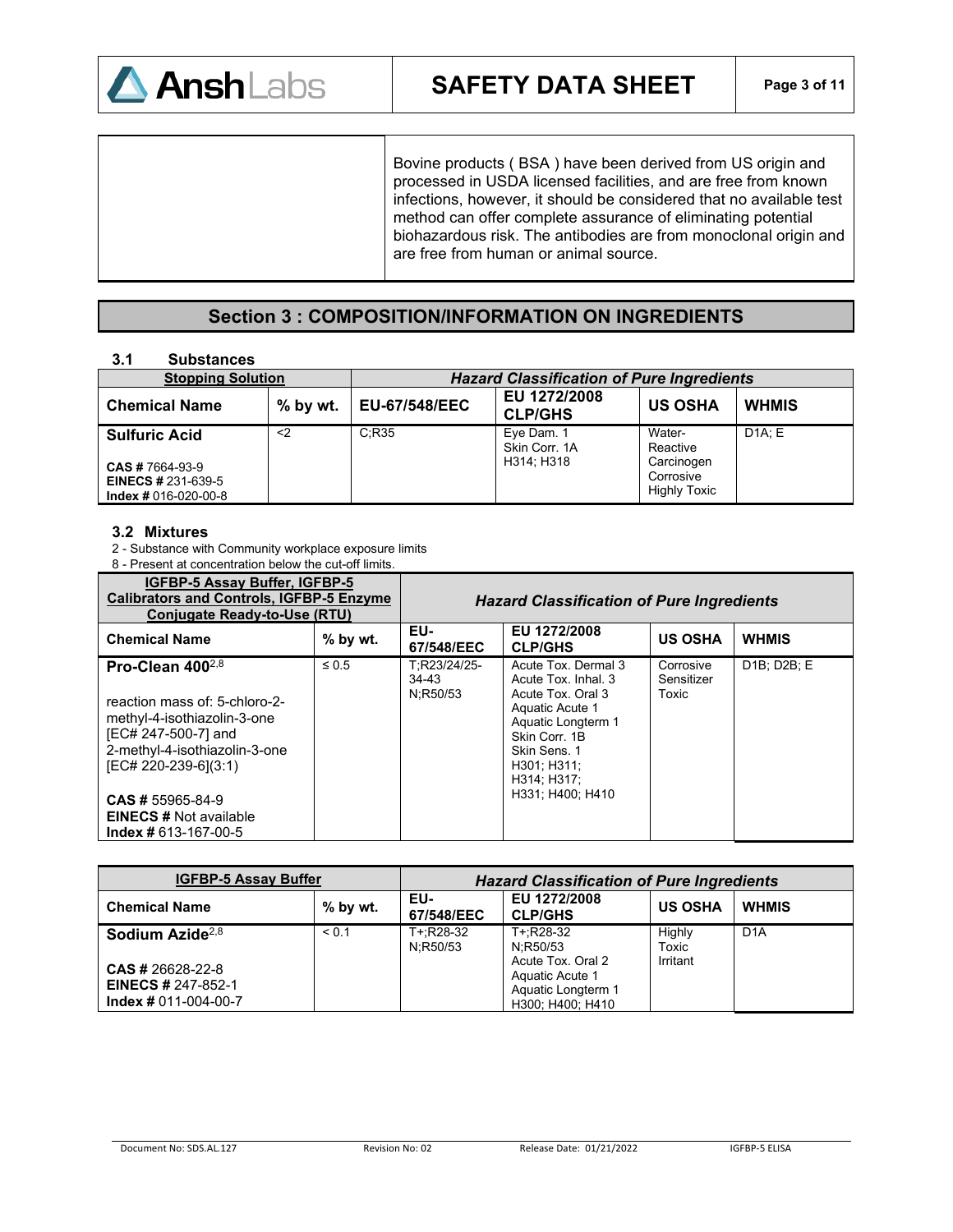

## **Section 4: FIRST AID MEASURES**

#### **4.1 Description of first aid measures**

| General advice:          | No special measures required. Consult a physician in case of complaints.                                                                                                                        |
|--------------------------|-------------------------------------------------------------------------------------------------------------------------------------------------------------------------------------------------|
| If inhaled:              | If product is inhaled, move exposed individual to fresh air.                                                                                                                                    |
| In case of skin contact: | In case of skin contact, flush with water for at least 15 minutes. Remove<br>contaminated clothing and shoes. If pain or irritation occur, obtain medical<br>attention.                         |
| In case of eye contact:  | If product enters eyes, wash eyes gently under running water for 15<br>minutes or longer, making sure that the eyelids are held open. If pain or<br>irritation occur, obtain medical attention. |
| If swallowed:            | If ingested, wash mouth out with water. Seek medical attention.                                                                                                                                 |
|                          |                                                                                                                                                                                                 |

#### **4.2 Most important symptoms and effects, both acute and delayed:**

To the best of our knowledge, the chemical, physical a toxicological properties have not been thoroughly investigated.

**4.3 Indication of any immediate medical attention and special treatment needed**  No data available.

## **Section 5: FIREFIGHTING MEASURES**

#### **5.1 Flammable Properties:**

Nonflammable solution.

#### **5.2 Extinguishing media:**

Chemical or water fire extinguisher.

#### **5.3 Special hazards arising from the substance or mixture:**

No special hazards determined.

#### **5.4 Advise for Firefighters**

Wear self-contained breathing apparatus for firefighting, if necessary.

#### **5.5 NFPA Rating**

**Health:** 2 **Flammability:** 0 **Reactivity:** 1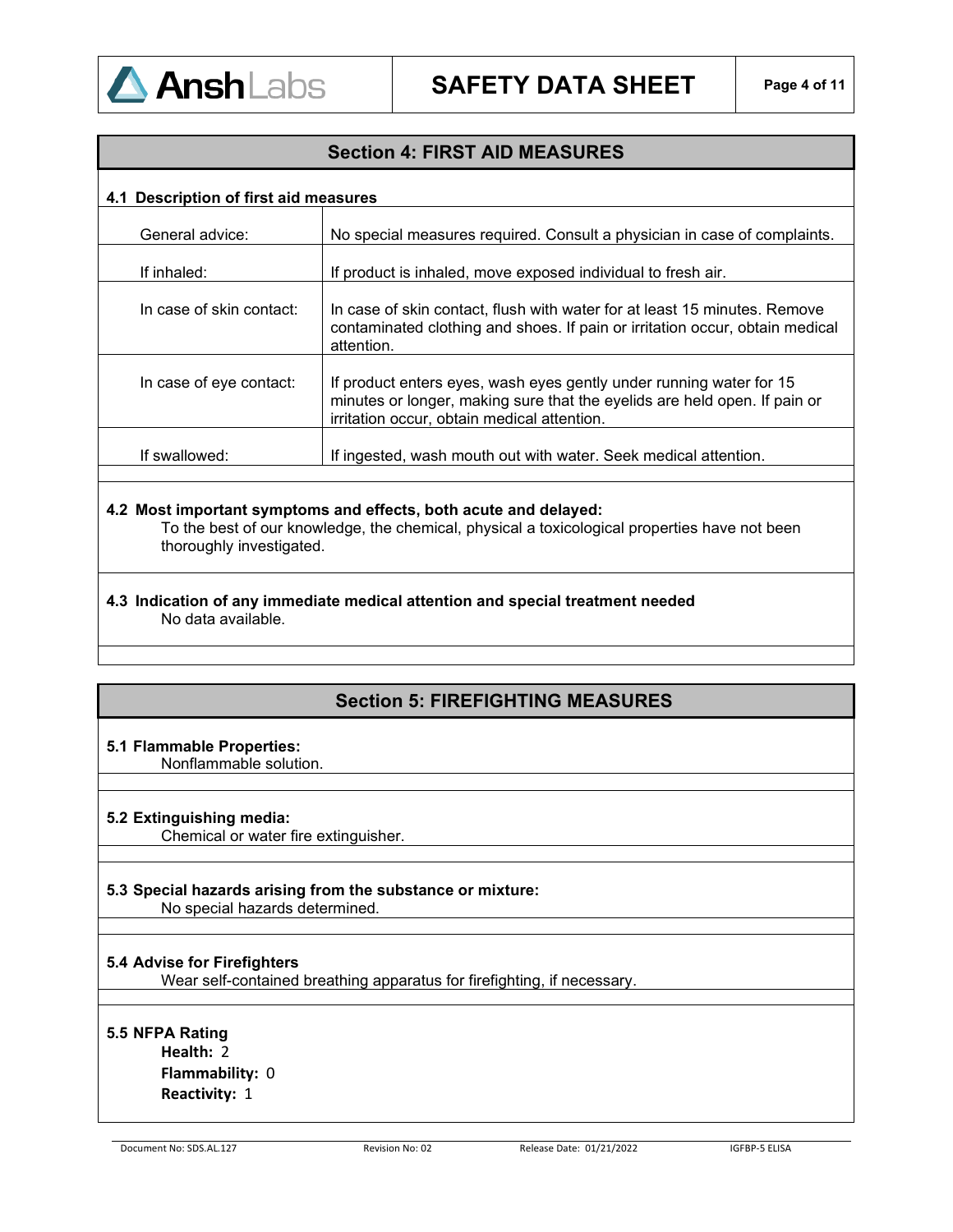

### **Section 6: ACCIDENTAL RELEASE MEASURES**

#### **6.1 Personal precautions, protective equipment and emergency procedures:**

Use appropriate personal protective equipment (Wear rubber gloves, safety goggles, impermeable shoe covers and long laboratory coat).

#### **6.2 Spill and Leak Procedures:**

Absorb spilled material with an appropriate inert, non-flammable absorbent and dispose according to local regulations.

#### **6.3 Environmental precautions:**

Contain the spill to the smallest area possible. Do not let product enter drains. Discharge into the environment must be avoided.

## **6.4 Methods and material for containment and cleaning up:**

Absorb with inert absorbent material and dispose of a waste (see section 13).

#### **6.5 Reference to other sections:**

For disposal see section 13.

## **Section 7: HANDLING AND STORAGE**

#### **7.1 Precautions for safe handling:**

Wear suitable personal protective equipment. Take care not to splash spill or splatter reagents. Do not eat, drink, smoke or apply cosmetics in laboratory areas. Do not pipette samples or reagents by mouth.

#### **7.2 Recommended Storage and Conditions:**

Keep away from incompatible material (see Section 10).

To maintain efficacy, store according to the instructions in the product labelling

#### **7.3 Specific end use(s):**

This product is intended for laboratory use by professional users only.

## **Section 8: EXPOSURE CONTROLS / PERSONAL PROTECTION**

#### **8.1 Control parameters:**

Component with exposure limits: it doesn't contain substances with exposure limit value.

#### **8.2 Exposure controls**

Handle in accordance with good industrial hygiene and safety practice. Wash hands before breaks at the end of workday.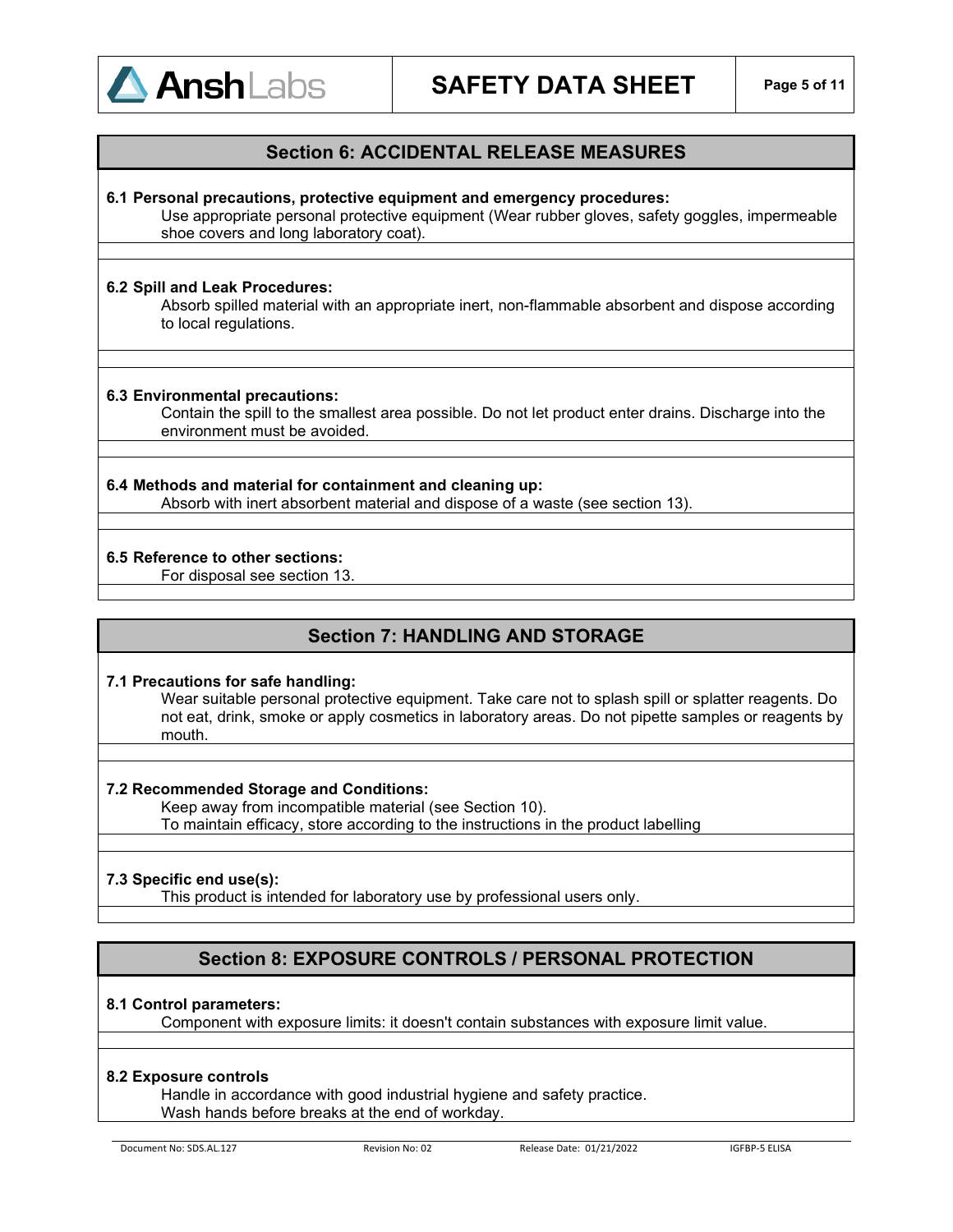|  | 8.3 Personal protective equipment: |
|--|------------------------------------|
|  |                                    |

| None established.                                                                                                                                                                                                                                                                                                                         |
|-------------------------------------------------------------------------------------------------------------------------------------------------------------------------------------------------------------------------------------------------------------------------------------------------------------------------------------------|
| None established.                                                                                                                                                                                                                                                                                                                         |
| None established.                                                                                                                                                                                                                                                                                                                         |
| None established.                                                                                                                                                                                                                                                                                                                         |
| None established.                                                                                                                                                                                                                                                                                                                         |
| Use in well-ventilated area.                                                                                                                                                                                                                                                                                                              |
| Safety glasses or chemical goggles should be worn to prevent eye contact.                                                                                                                                                                                                                                                                 |
| Lab coats, non-permeable rubber, neoprene, latex or nitrile disposable gloves.                                                                                                                                                                                                                                                            |
| Lab coats.                                                                                                                                                                                                                                                                                                                                |
| Respiratory protection:<br>Under normal conditions, the use of this product should not require respiratory<br>protection. If overexposure should occur and ventilation is not adequate to<br>maintain airborne concentrations at acceptable levels, the use of respiratory<br>protection should be evaluated by a qualified professional. |
|                                                                                                                                                                                                                                                                                                                                           |

## **Section 9: PHYSICAL AND CHEMICAL PROPERTIES**

## **9.1 Information on basic physical and chemical properties:**

| Component                                              | Appearance<br>a)     | Odor<br>b) | pH  |
|--------------------------------------------------------|----------------------|------------|-----|
| IGFBP-5 Calibrator A                                   | Liquid, colorless    | odorless   | 8.1 |
| IGFBP-5 Calibrators B-F                                | Lyophilized, white   | odorless   | 8.1 |
| IGFBP-5 Controls                                       | Lyophilized, white   | odorless   | 8.1 |
| IGFBP-5 Ab Plate                                       | plastic, clear plate | odorless   | N/A |
| IGFBP-5 Assay Buffer                                   | Liquid, clear        | odorless   | 7.0 |
| IGFBP-5 Antibody-Enzyme<br>Conjugate Concentrate (RTU) | Liquid, clear        | odorless   | 7.0 |
| <b>Stop Solution</b>                                   | liquid, colorless    | odorless   | 1.2 |
| <b>TMB</b> solution                                    | liquid, colorless    | odorless   | 4.0 |
| Wash Concentrate A                                     | liquid, colorless    | odorless   | 7.2 |

| For all components                             |                   |  |  |  |
|------------------------------------------------|-------------------|--|--|--|
| odor threshold<br>ď                            | no data available |  |  |  |
| melting point / freezing point<br>$\mathbf{e}$ | no data available |  |  |  |
| initial boiling point and boiling range        | no data available |  |  |  |
| flash point<br>g,                              | no data available |  |  |  |
| evaporation rate<br>h)                         | no data available |  |  |  |
| flammability (solid, gas)                      | no data available |  |  |  |
| upper/lower flammability or explosive limits   | no data available |  |  |  |
| k)<br>vapor pressure                           | no data available |  |  |  |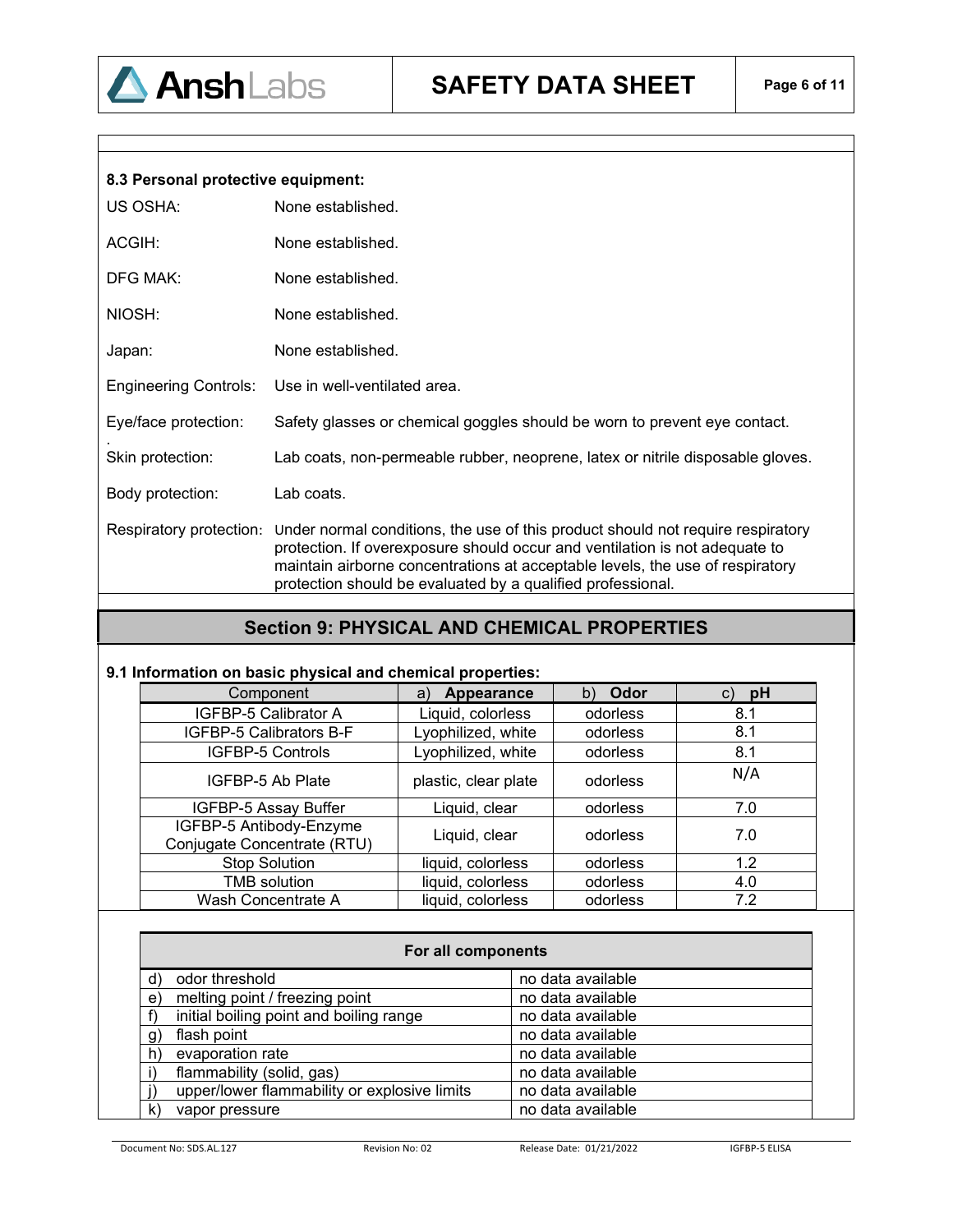

| vapor density                                        | no data available |
|------------------------------------------------------|-------------------|
| relative density<br>m                                | no data available |
| solubility(ies)<br>n)                                | no data available |
| partition coefficient: n-octanol / water;<br>$\circ$ | no data available |
| auto-ignition temperature<br>$\mathsf{p}$            | no data available |
| decomposition temperature<br>q)                      | no data available |
| viscosity                                            | no data available |
| explosive properties<br>s)                           | no data available |
| oxidizing properties                                 | no data available |

#### **9.2 Other information:**

No other information available

## **Section 10: STABILITY AND REACTIVITY**

#### **10.1 Reactivity:**

No data available.

#### **10.2 Chemical stability:**

No data available.

#### **10.3 Possibility of hazardous reactions:**

Concentrated Sodium Azide may react with copper and lead plumbing to form explosive metal azides. May react with acids to form explosive hydrazoic acid. If drain disposed, flush with large amounts of water to prevent azide build-up.

#### **10.4 Conditions to avoid:**

For the functional stability and reactivity of "TMB Substrate" avoid its exposure to direct sunlight, metals or oxidants and do not freeze the solution.

#### **10.5 Incompatible materials:**

Strong acids; strong bases; strong oxidizers.

#### **10.6 Hazardous decomposition products:**

No decomposition products posing significant hazards would be expected from this product.

## **Section 11: TOXICOLOGICAL INFORMATION**

#### **11.1 Information on toxicological effects:**

| a) acute toxicity                    | no data available |
|--------------------------------------|-------------------|
| b) skin corrosion/irritation         | no data available |
| c) serious eye damage / irritation   | no data available |
| d) respiratory or skin sensitization | no data available |
| e) germ cell mutagenicity            | no data available |
| f) carcinogenicity                   | no data available |
| g) reproductive toxicity             | no data available |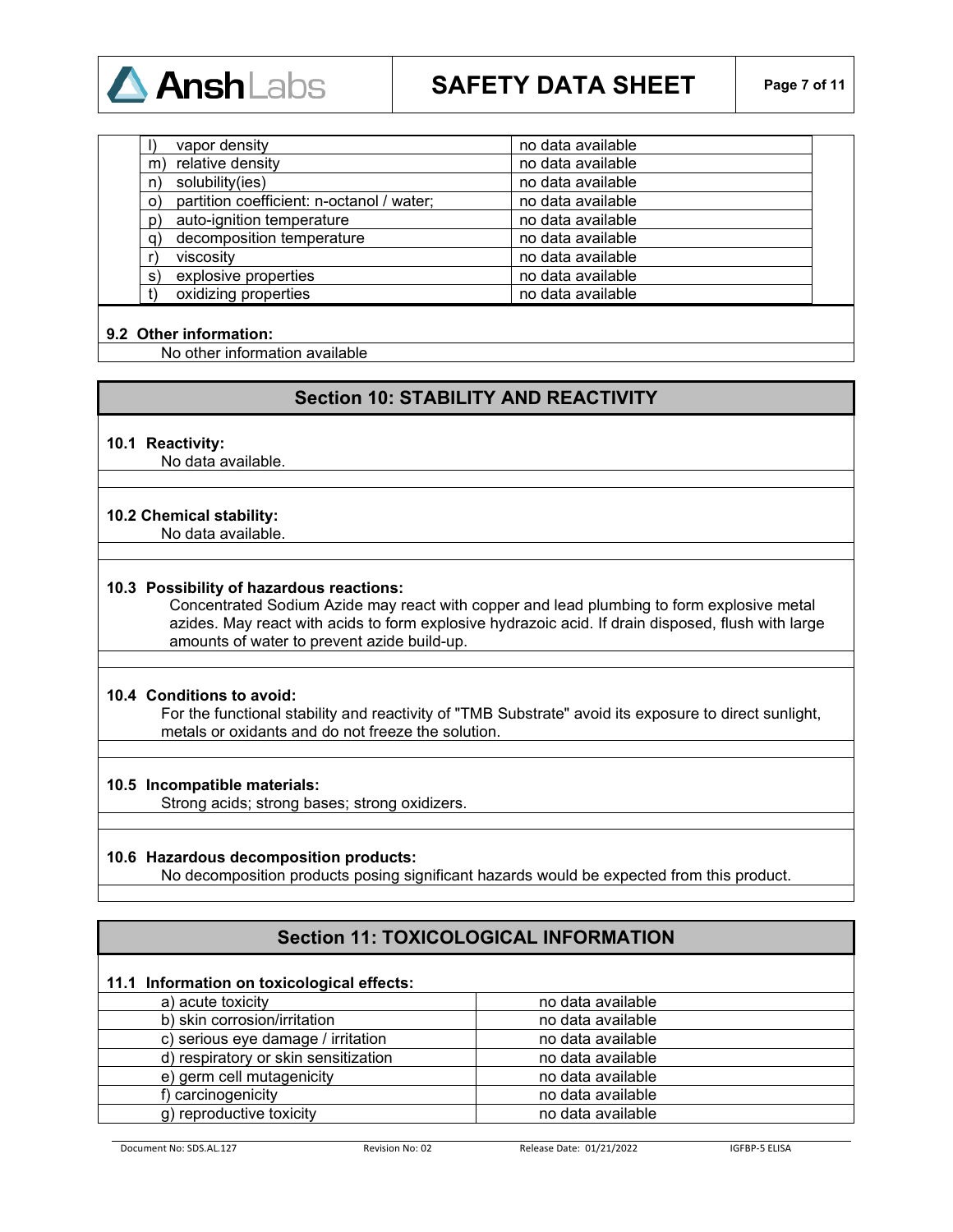

# **SAFETY DATA SHEET Page 8 of 11**

| h) STOT-single exposure          | no data available |
|----------------------------------|-------------------|
| i) STOT-<br>T-repeated exposure_ | no data available |
|                                  |                   |

| <b>Potential health effects</b> |                   |  |
|---------------------------------|-------------------|--|
| Inhalation                      | no data available |  |
| <b>Ingestion</b>                | no data available |  |
| <b>Skin</b>                     | no data available |  |
| Eves                            | no data available |  |
|                                 |                   |  |

#### **11.2 Signs and Symptoms of Exposure:**

To the best of our knowledge, the chemical, physical and toxicological properties have not been thoroughly investigated.

#### **11.3 Additional Information:**

Not applicable.

## **Section 12: ECOLOGICAL INFORMATION**

#### **12.1 Toxicity:**

No data available.

# **12.2 Persistence and degradability:**

No data available.

## **12.3 Bio accumulative potential:**

No data available.

### **12.4 Mobility in soil:**

No data available.

## **12.5 Results of PBT and vPvB assessment:**

No data available.

## **12.6 Other adverse effects:**

No data available.

## **Section 13: DISPOSAL CONSIDERATIONS**

#### **13.1 Waste treatment methods:**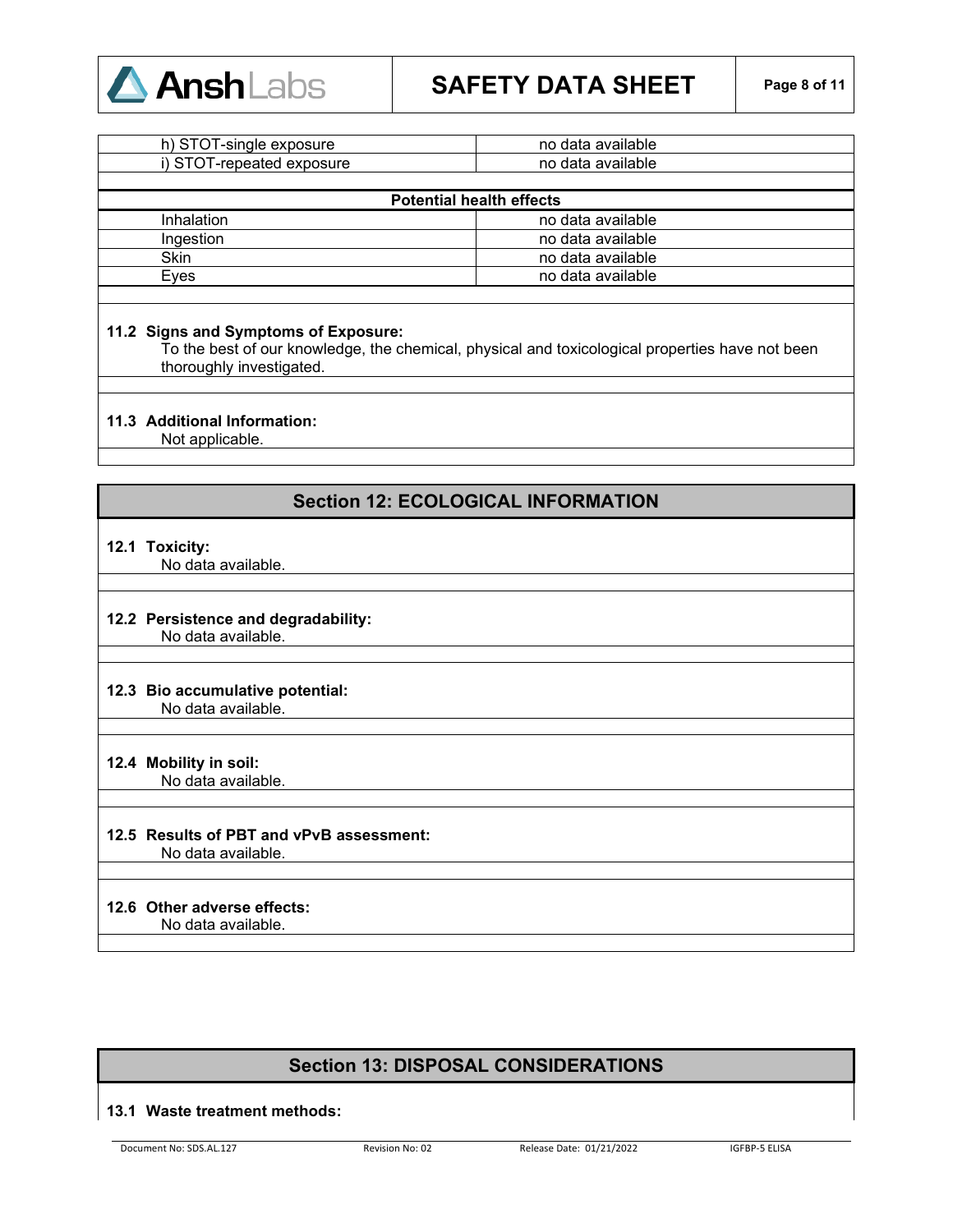

Reagents must be disposed of in accordance with local regulations. Do not dispose of in wastewater. If appropriate, contact a licensed disposal company.

## **Section 14: TRANSPORT INFORMATION**

Transportation of this product is not regulated under ICAO, IMDG, US DOT, European ADR or Canadian TDG, because it is in a very small quantity, the product benefits from a total exemption from the ADR regulation.

**14.1 UN Number:**

No data available.

#### **14.2 UN proper shipping name:**

No data available.

## **14.3 Transport hazard class(es):**

No data available.

#### **14.4 Packing group:**

No data available.

#### **14.5 Environmental hazards:**

No data available.

#### **14.6 Special precautions for user:** No data available.

#### **14.7 Transport in bulk according to Annex II of MARPOL 73/78 and the IBC Code:** No data available.

## **Section 15: REGULATORY INFORMATION**

This product is not regulated under US Federal and State Regulations, EU labeling Classification, Canada, and WHMIS Classification, with the exception of Sulfuric Acid that is present in low concentration in Stopping Solution (see below). Mixtures are in conformity with 98/79/EC IVDMD Directive.

| <b>US Federal and State Regulations</b> |                                                               |
|-----------------------------------------|---------------------------------------------------------------|
| <b>SARA 313</b>                         | Sulfuric Acid is subject to reporting requirements of Section |
|                                         | 313, Title III of SARA.                                       |
| <b>CERCLA RG's 40 CFR 302.4</b>         | Sulfuric Acid, Sodium Azide is listed.                        |
| California Proposition 65               | Sulfuric Acid has been identified by the State of California  |
|                                         | to cause cancer. The State of California has adopted a        |
|                                         | regulation which requires a warning be given to individual    |
|                                         | who may be exposed to chemicals identified by the State       |
|                                         | to cause cancer or reproductive harm. Accordingly, Ansh       |
|                                         | Labs advises you of the following warning: WARNING:           |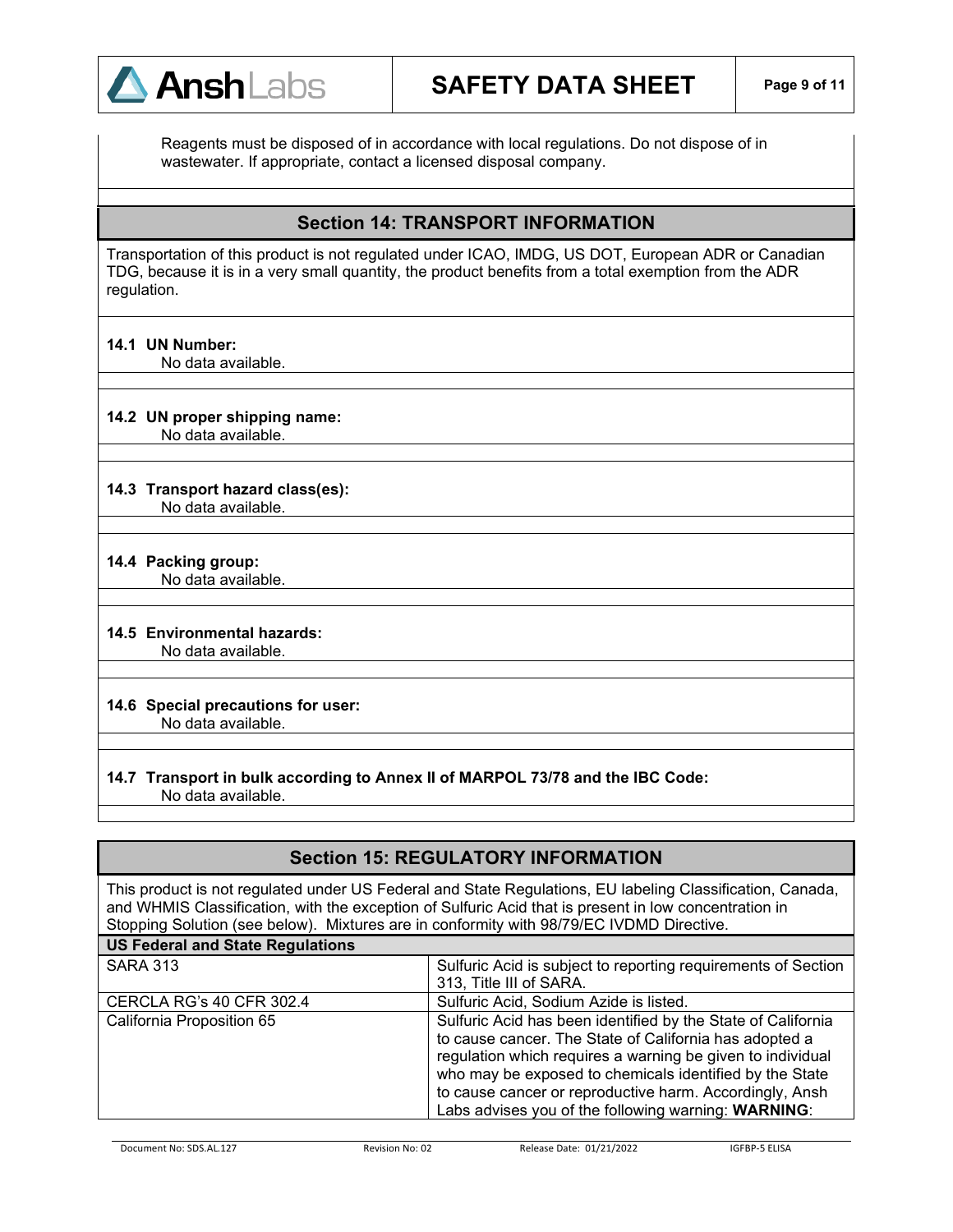

|                                     | This product contains a chemical known to the State of |
|-------------------------------------|--------------------------------------------------------|
|                                     | California to cause cancer.                            |
| Massachusetts MSL                   | Sulfuric Acid, Sodium Azide is listed.                 |
| New Jersey Dept. of Health RTK List | Sulfuric Acid, Sodium Azide is listed.                 |
| Pennsylvania RTK                    | Sulfuric Acid, Sodium Azide is listed.                 |
| <b>EU Labeling Classification</b>   | Preparation not classified.                            |

#### **Canada**

| <b>WHMIS Classification</b>                                                                   | D1A - Poisonous and Infections Material: Division 1 - |
|-----------------------------------------------------------------------------------------------|-------------------------------------------------------|
|                                                                                               | Immediate and Serious                                 |
|                                                                                               | Toxic Effects: Very Toxic (Acute Inhalation Toxicity) |
|                                                                                               | E - Corrosive Material.                               |
| <b>PIN</b>                                                                                    | 2796                                                  |
| Ingredients on Ingredient Disclosure List                                                     | Sulfuric Acid, Sodium Azide                           |
| Ingredients with unknown toxicological                                                        | None                                                  |
| properties:                                                                                   |                                                       |
| Some hazardous ingredients listed in Section 15 are below OSHAs and WHMIS' 1 0% w/w (0.1% for |                                                       |

Some hazardous ingredients listed in Section 15 are below OSHAs and WHMIS' 1.0% w/w (0.1% for carcinogens) or EU's ingredient specific concentrations required for reporting in Section 3.

## **Section 16: OTHER INFORMATION**

*This information is based on our present knowledge. However, this shall not constitute a guarantee for any specific product features and shall not establish a legally valid contractual relationship*.

#### **Changing against the last version:**

N/A

|                                | Flammability: 0          | Code                      |
|--------------------------------|--------------------------|---------------------------|
|                                | Health: $3$              | 0=None                    |
| <b>Ansh Labs Safety Rating</b> | Reactivity with Water: 0 | $1 =$ Slight<br>2=Caution |
|                                | Contact: 0               | 3=Severe                  |

#### **Abbreviations and acronyms:**

ADR: Accord européen sur le transport des marchandises danger euses par Route (European Agreement concerning the International Carriage of Dangerous Goods by Road)

IMDG: International Maritime Code for Dangerous Goods

IATA: International Air Transport Association

GHS: Globally Harmonized System of Classification and Labelling of Chemicals

EINECS: European Inventory of Existing Commercial Chemical Substances

ELINCS: European List of Notified Chemical Substances

CAS: Chemical Abstracts Service (division of the American Chemical Society)

\* Data compared to the previous version altered

#### **Key literature references and sources for data:** N/A

#### **Hazard Classification codes and phrases used in this Safety Data Sheet as per regulation:**

| Reg. 1272/2008   |                                          |
|------------------|------------------------------------------|
| H <sub>228</sub> | Flammable solid                          |
| H300             | Fatal if swallowed                       |
| H301             | Toxic if swallowed                       |
| H302             | Harmful if swallowed.                    |
| H311             | Toxic in contact with skin               |
| H314             | Causes severe skin burns and eye damage. |
| H315             | Causes skin irritation                   |
| H317             | May cause an allergic skin reaction      |